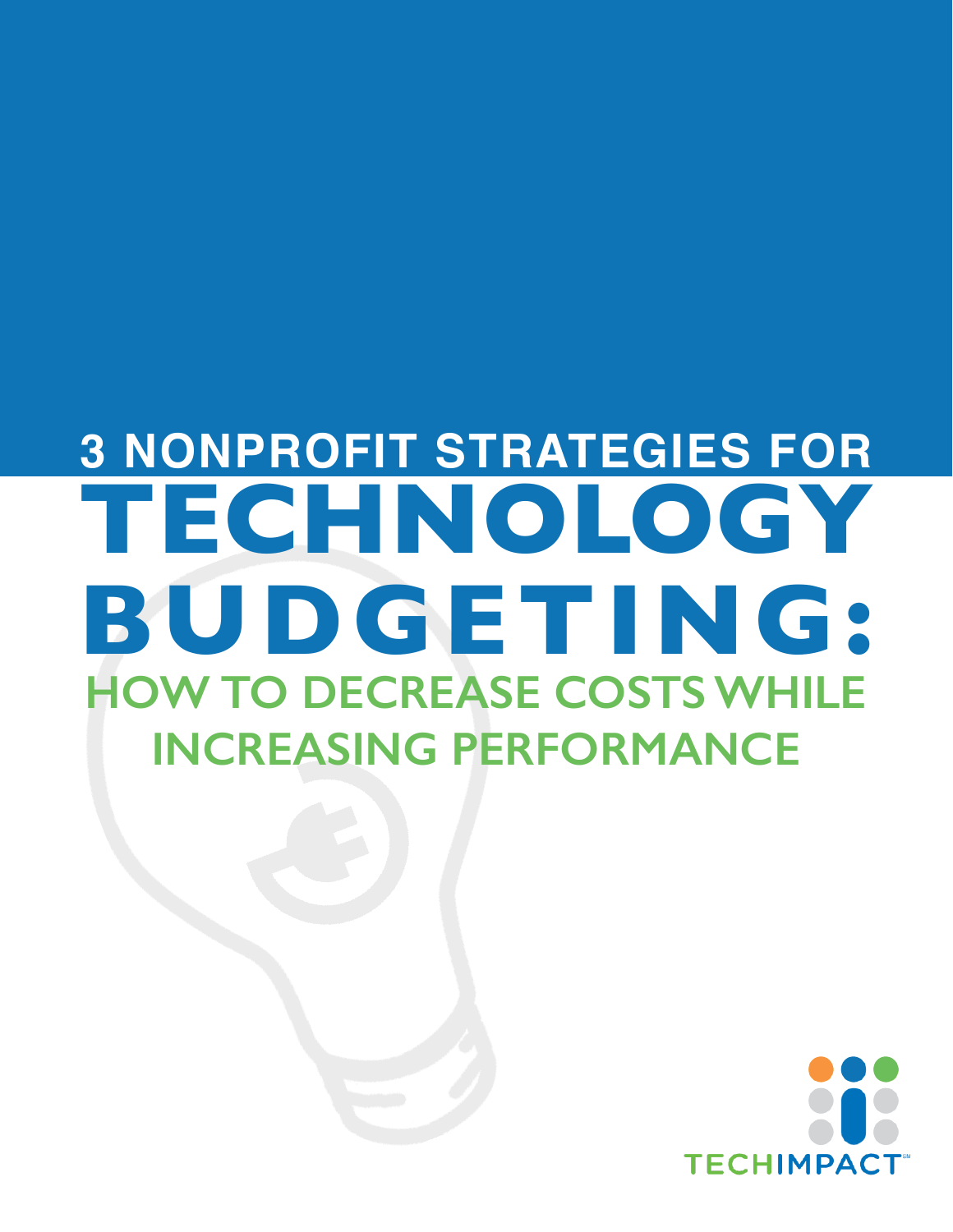

# The Annual Cost of Technology for Nonprofits

Technology consumes an average of 3.2% of a nonprofit's budget for all nonprofit sizes. For smaller nonprofits, this average is higher, reaching around 4.2%, while larger nonprofits only allocate an average of 1.7% of their annual budget to information technologies (IT).3

All nonprofits look for opportunities to decrease their IT budget, so that more funds can benefit their mission directly. However, many nonprofits either do not have the staff resources or the knowledge of the digital marketplace to make strategic investments in technology that will decrease costs over time. This is especially true for smaller organizations.

In fact, smaller nonprofits only have an average of 1.7 technology staff, and nonprofits of all sizes average around 4.4 IT staff members, according to the 8th Annual Nonprofit Technology Staffing and Investment Report from NTEN.

Facing limited support and tight budgets, nonprofits are looking for answers that we seek to provide in this report.

## NONPROFIT TECHNOLOGY BUDGETING 1



Due to the dynamic technological environment, nonprofit boards and technology staff members should review several key technology indicators annually when budget planning:

- The health of current systems
- Strategic plans for new technologies and upgrades
- Cost-effective alternatives

## 5 Tips for Annual Technology Planning

#### 1. **Prioritize - What products or services absolutely need to be upgraded?**

The most important thing to consider is your organization's "need" when it comes to technology. If your server is on its last legs or your software is no longer supported, it's time to upgrade or suffer even greater costs such as losing data if the server dies, or an information security breach if your software no longer receives patch updates and bug fixes.

#### 2. **Innovate - What new technology would be a strategic investment?**

Keeping your organization functional and effective nowadays means staying ahead of the technology curve. And often, that means paying a larger price up-front for the latest and greatest service to save more money in the long run. Many nonprofits invest in technology, such as cloud services, that will limit maintenance costs or software such as a client relationship management (CRM) system, which will improve service and data integrity.

#### 3. **Commit - Can your organization invest the time and money into properly training users?**

Technology is only as good as the time and money you can commit to it. Especially when adopting a new system or service, user training could make or break an investment. If users are not adequately trained on the new technology then your nonprofit will miss out on many new feature that would optimize workflow, communication, and effectiveness, essentially negating the investment. What's the point of upgrading or implementing new technologies if staff do not have the resources to make the best-use of them?

#### 4. **Support - Can your organization provide adequate support for technology?**

Staff using the new software or service are not the only ones who require training; IT support staff require a working knowledge of the technology's back-end to troubleshoot bugs or any issues that arise.

For services provided by a third-party, your organization should have a contract with the service provider for support to ensure consistent service and response times.

#### 5. **Retire - Does your organization have a retirement or disaster recovery plan for certain technologies?**

The inevitable plague of all hardware; deterioration. Always find out the average lifespan of a new piece of equipment and have a timeline, along with a long-term budget, in place for replacing the unit. For example, the average laptop has starts to age after 2-3 years<sup>2</sup>, pushing the device into the Functional to High Maintenance range in terms of health. Of course a computer could last longer or, even, die sooner, but that's where a disaster recovery plan comes into play.

Before buying technology, your organization should always thoroughly research the product and any known bugs or defects associated with it to avoid data loss, but also make sure you have a secondary plan, such as scheduled server back-ups, to avoid any unforeseen issues that might crop up.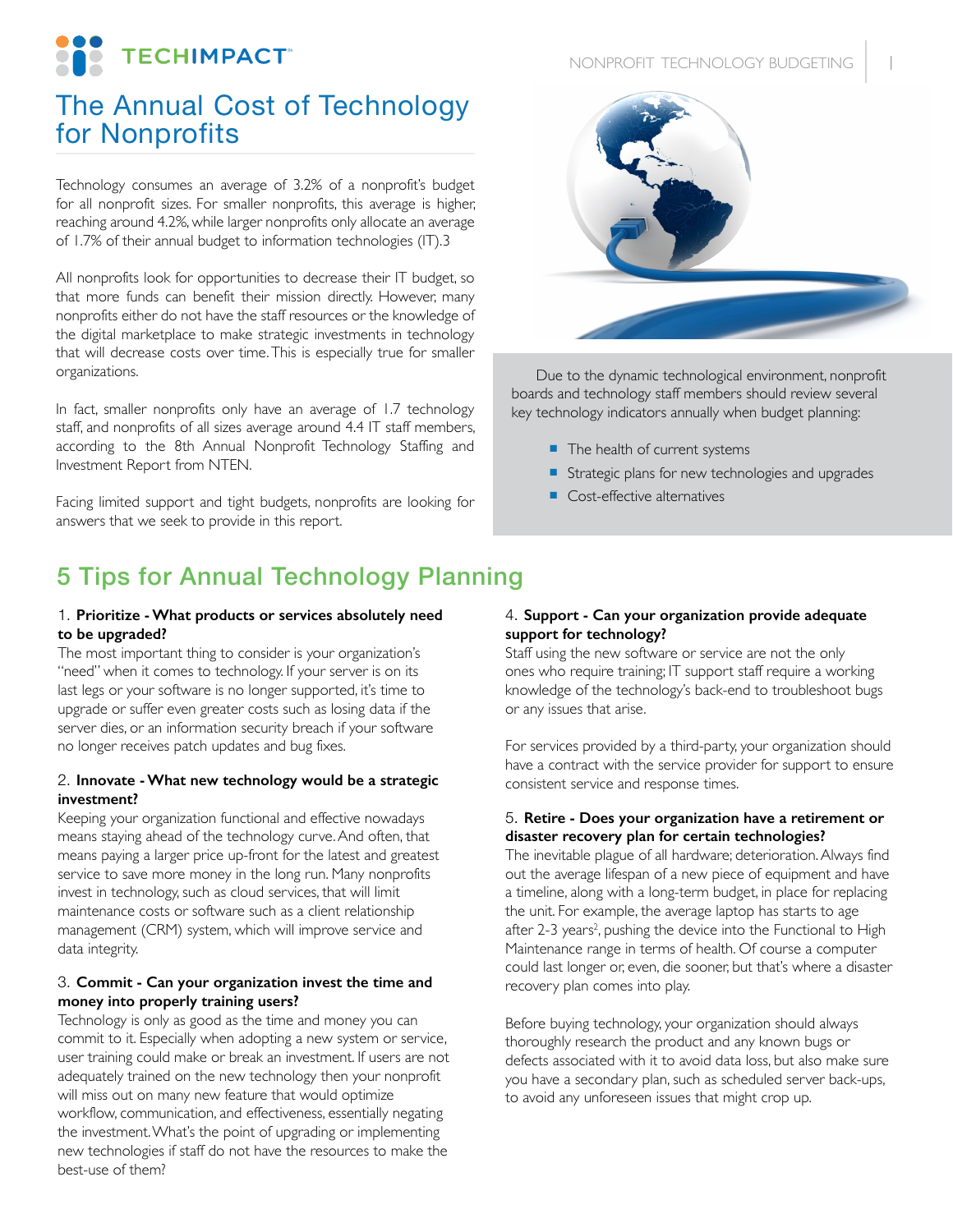**TECHIMPACT** 

# Gauging the Health of your Nonprofit's Existing Technologies



the information. Additionally, perform system and user audits to track degradation and relevance to operational needs. If the system is ineffective in it's current capacity, try repurposing it as it's still usable.

Likely out-of-warranty, been in use for a prolonged period of time, or shoddy product (if recently adopted). System receives little-to-no consistent support, and is likely several generations behind the latest version/model. The product is noticeably lagging and requires more frequent data back-ups and repairs that are becoming costly. Users are becoming frustrated with the device or program and find it is not compatible with newer technologies.

Likely a technology that received excessive or prolonged use and is now nearing the end of it's lifespan, or a damaged piece of technology. The product is likely unsupported and not the newest version/model. Backups are daily or more numerous. Security and daily operation is a high concern. Users are finding it difficult to do work using the technology, and may be using other methods that have not been approved by your organization to handle daily work.

but is still valuable to the daily work-flow. Most major repairs are either covered by warranty or a

Likely out-of-warranty, been in use for a prolonged period of time, or shoddy product (if recently adopted). System receives little-to-no consistent support, and is likely several generations behind the latest version/model. The product is noticeably lagging and requires more frequent data back-ups and repairs that are becoming costly. Users are becoming frustrated with the device or program and find it is not compatible with newer technologies.

guaranteed, one-time cost.

**High Maintenance**

**Degraded**

A technology that is on its last legs and needs immediate replacing. If your organization started planning for this at the High-Maintenance level, a new product should already be budgeted for.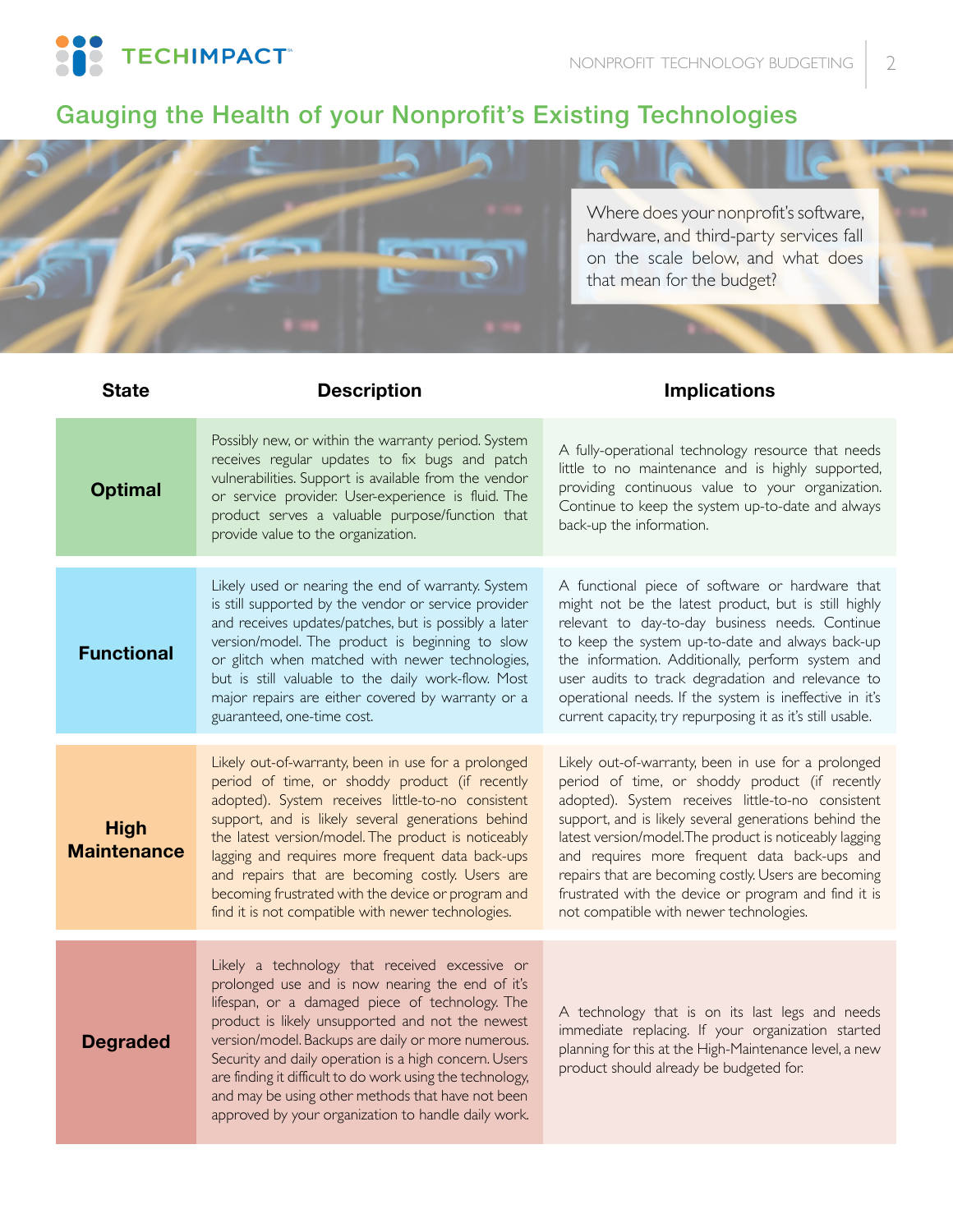

# Low-Cost Alternatives to Software, Hardware, and IT Support

## **Software**

In past years, hardware was the most expensive up-front and overhead cost for nonprofits, excluding salaries, however this year, software is the most expensive technology, with an average cost of \$30,807.75 annually. Smaller nonprofits tend to spend just over \$2,000 on software and larger nonprofits average upwards of \$120,000.3



**Average Nonprofit IT Budget Allocations3** It's not hard to guess what software nonprofits might be interested in:

- Newer operating systems
- Client relationship management (CRM) software
- Fundraising software
- Email marketing software
- Graphic and web development software
- Analytics software
- Financial & accounting software
- Word & business processing software
- Antivirus & malware software

The examples above vary in importance depending on your nonprofit's mission and organizational goals, but all are highly relevant and frequently used by nonprofit organizations to conduct business.

#### **Low-cost alternative: SaaS**

Software is one of the easiest

forms of technology to consolidate in terms of services and costs .SaaS, the cloud computing term for Software as a Service, is a great way to combine multiple programs into one package and scale services as your nonprofit grows and matures. The cloud requires only an internet connected device to operate and most software updates are completed by the service provider, who hosts your software. Also, some cloud services integrate seamlessly with each other, such as Salesforce CRM, MailChimp, Constant Contact, Google Analytics, Social media, email, and other tools.

SaaS saves nonprofits money by bundling services, reducing wear-n-tear on hardware by transferring computing data via a network rather than directly on the device, and by providing support as part of the package since the software is hosted by a third-party.

## **Hardware**

Costing nonprofits an average of \$29,862.68 per year, hardware is the second most-expensive type of technology. For smaller nonprofits, the average is closer to \$2,000 and for larger nonprofits it's over \$100,000.3

Racking up a large hardware bill is fairly easy, as devices such as servers and personal computers are expensive up-front costs, and often require maintenance, replacement parts, and have expensive power needs. On average, a server's lifespan is 3-5 years, depending on what you use the server for'; a DNS server will last a lot longer than a server that is used for file sharing, hosting, or testing.

## **Low-cost alternative: IaaS**

Infrastructure as a Service (IaaS) is another type of cloud-based technology that allows individuals and organizations to "virtualize" everything from a computer desktop to a server. IaaS is becoming increasingly popular because it allows organizations to transfer the financial burden of server maintenance, information security, parts replacement, and full server replacement to the hosting company.

55% of nonprofits use an email cloud service.

% of nonprofits don't use the cloud due to lack of knowledge or support.

% of nonprofits report the cloud as an administrative advantage.

47% of nonprofits note the reduced cost as a motivator for moving to the cloud.

TechSoup Global, The Cloud Report Executive Summary